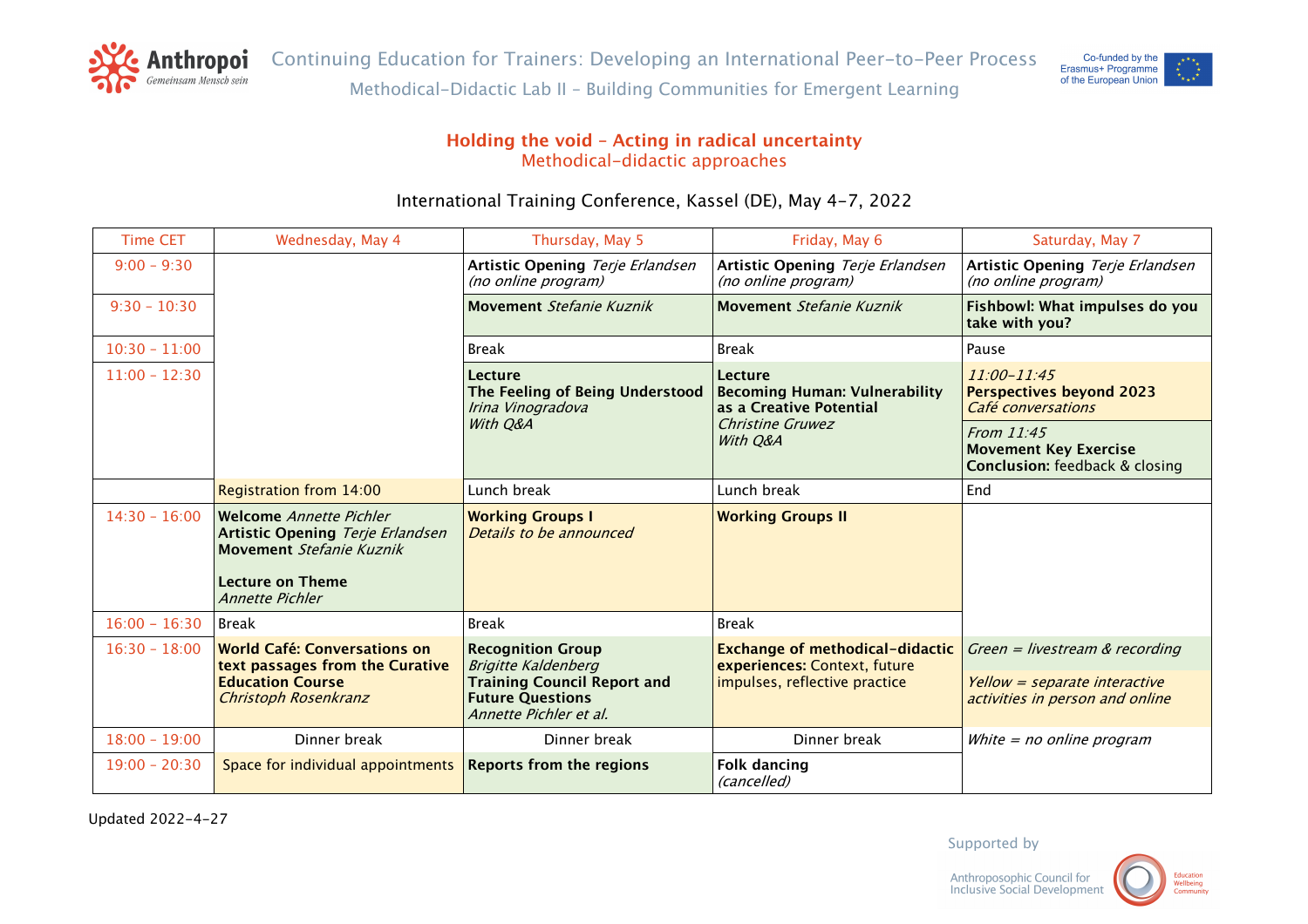



### **Working groups (subject to changes):**

**In person**

- Ulrike Barth, Christiane Drechsler, Angelika Wiehl: **Affected by Case Stories – Resonance in Educational Processes: Artistically Re-living Processes of Teaching and Learning** (DE)
- Burga Liddiard: **Inclusive Practices and Poetry** (EN)
- Szilvia Budai: **Rebuilding certainty through sensing, encounter and creativity - a co-creative exploration through eurythmy.** (EN)
- Gleice da Silva: **Curative Stories** (EN)

### **Online**

- Kislima Rivas **Encuentros que gestan vacío y luz** (ES)
- Myriam Orrillo **Imágenes que calman – Irradiando esperanza desde la incertidumbre** (ES)
- Tamara Isaeva & Irina Mesheryakova: **Неопределенность встречи как рефлексия действия (черно-белое рисование) (RU)**
- Christoph Rosenkranz & Reem Mouawad: **Experiential learning** (EN)

## **Text passages from lecture 10 of the Curative Education Course for the World Cafe conversations:**

What you have to do is to see through what lies on the surface, see right through it to the real state of affairs. If therefore you want to come to the point of being able to say something to him out of **intuitive vision,** what do you need for that? You need to tell yourself with courage and with energy — not just saying it at some particular moment, but carrying it continually in your consciousness, so that it determines the very quality and content of your consciousness: — "I can do it."

Do not expect to find the development of the faculty you seek, by spinning out all manner of theories and thoughts. No, what you need to do is to maintain all the time this **courageous consciousness,** which develops quite simply of itself when once you have begun to fetch up from **the depths of your soul what lies hidden there**, buried (metaphorically speaking) beneath an accumulation of dust and rubbish.

Become a dancer, in the sense that Zarathustra was made a dancer! Live the truth with innermost joy!

Supported by